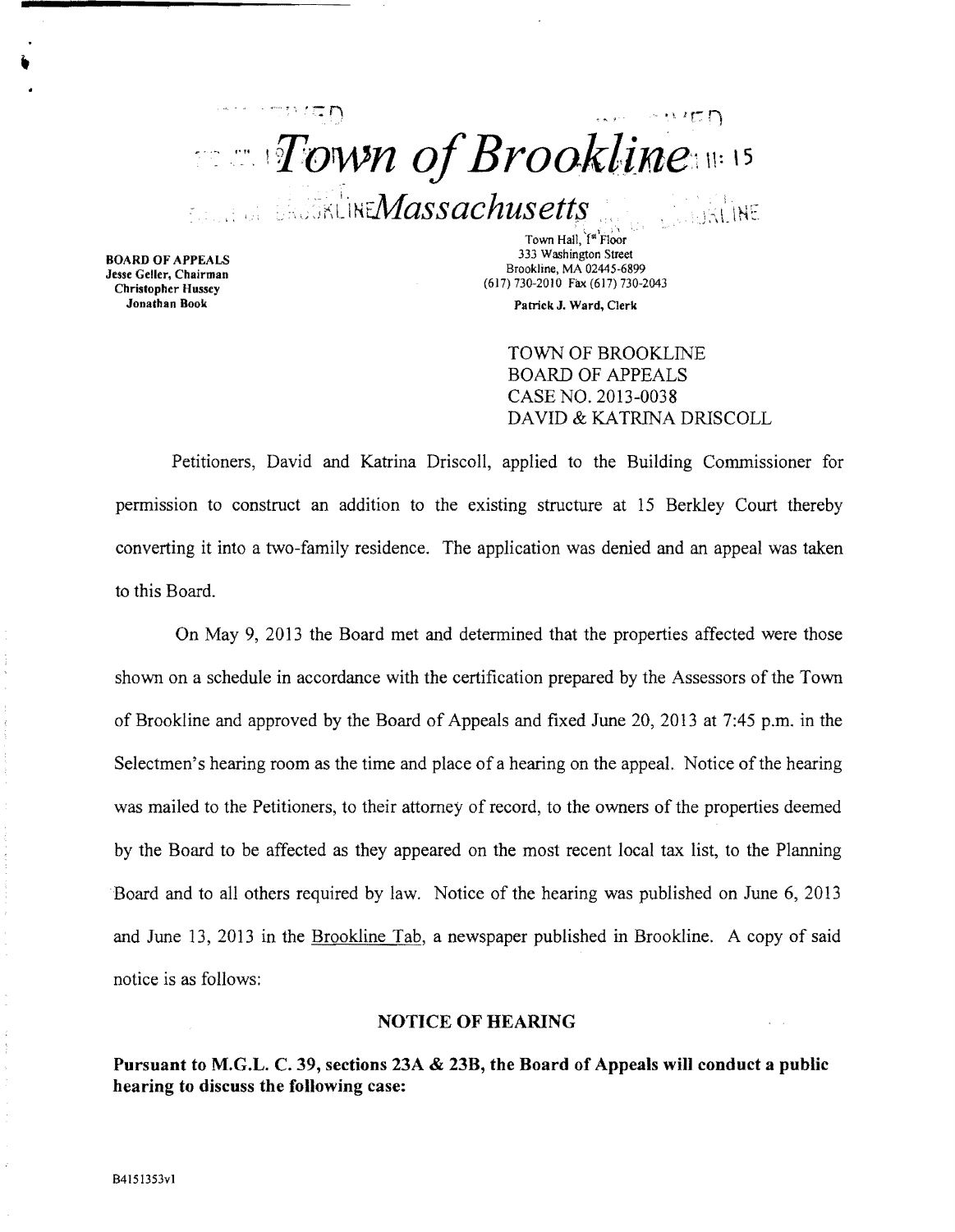## Petitioners: David & Katrina Driscoll

Owner: David & Katrina Driscoll Location of Premises: 15 Berkley Court Date of Hearing: June 20, 2013 Time of Hearing: 7:45 p.m. Place of Hearing: Selectmen's Hearing Room, 6<sup>th</sup> Floor

A public hearing will be held for a variance and/or special permit from:

- 1. Section 5.01: Table of Dimensional Requirements, Usable Open Space
- 2. Section 5.43: Exceptions to Yard & Setback Regulations
- 3. Section 5.50: Front Yard Requirements
- 4. Section 5.55: Front Yard for Rear Lot
- 5. Section 5.70: Rear Yard Requirements
- 6. Section 6.02, Paragraph 1: Table of Off-Street Parking Space Requirements
- 7. Section 6.04.5.c.1 Design of All Off-Street Parking Facilities Parking Area Setback
- 8. Section 6.04.5.c.2: Design of All Off-Street Parking Facilities Parking Area **Setback**
- 9. Section 6.04.12: Design of All Off-Street Parking Facilities
- 10. Section 8.02: Alteration or Extension

of the Zoning By-Law to construct an addition to the existing converting it into a two-family residence.

Said premise located in a **T-5 district.** 

*Hearings, once opened, may be continued by the Chair to a date and time certain. No further notice will be mailed to abutters or advertised in the TAB. Questions regarding whether a hearing has been continued, or the date and time ofany hearing may be directed to the Zoning Administrator at* 617-734-2134 *or check meeting calendar at:http://calendars.town.brookline.ma.usIMasterTownCalandarl? FormID= 158.* 

The Town of Brookline does not discriminate on the basis of disability in admission to, access to, *or operations of its programs, services or activities. Individuals who need auxiliary aids for effective communication in programs and services of the Town of Brookline are invited to make their needs known to the ADA Coordinator, Stephen Bressler, Town of Brookline,* 11 *Pierce Street, Brookline, MA 02445. Telephone:* (617) *730-2330; TDD* (617) *730-2327.* 

# Jesse Geller Christopher Hussey Jonathan Book

At the time and place specified in the notice, this Board held a public hearing. Present at

the hearing was Chairman Jonathan Book, and Board Members Christopher Hussey and Mark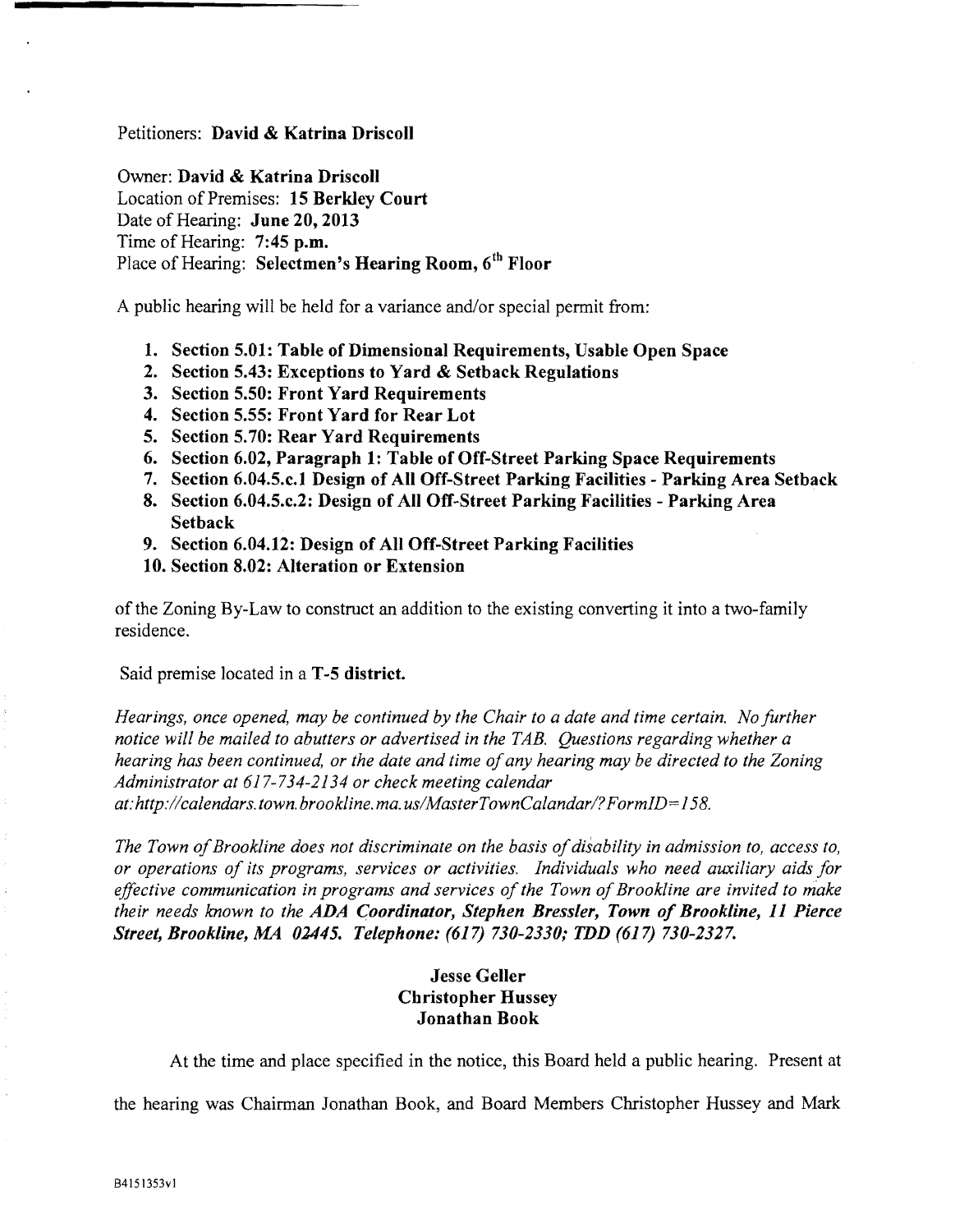Zuroff. The case was presented by the attorney for the petitioners, Robert L. Allen, Jr., Law Office of Robert L. Allen, Jr. LLP, 300 Washington Street, Second Floor, Brookline, Massachusetts 02445. Also in attendance were David Driscoll, owner of 15 Berkley Court and Philip Kramer, the petitioners' architect.

Zoning Board of Appeals Chairman Jonathan Book, called the hearing to order at 8:45 p.m. Attorney Allen stated that the petitioners proposed to construct an attached single-family for a second dwelling unit. Attorney Allen presented to the Board a history of the property, stating the Planning Board reviewed this proposal in June 2012, whereby a number of concerns were raised regarding parking and site access and how the new dwelling would be attached to the existing building. Attorney Allen stated that in response to the Planning Board's concerns the petitioners hired a new architect and developed a construction management plan. Attorney Allen reported that the petitioners corne with unanimous support of the Planning Board and without opposition from the neighbors.

Attorney Allen presented to the Board a background of the property, stating 15 Berkley Court is the last house on a private way off of Davis Avenue. Attorney Allen stated the property is a two-and-a-half story single-family dwelling with a walkout basement. Attorney Allen stated 15 Berkley Court is the only single-family dwelling and surrounded by properties mixed in nature: two-family dwellings, a parking lot used by multi-family and commercial properties; a parking garage/medical office. Attorney Allen stated the petitioners' goal is to construct a new attached single-family dwelling to the side of the existing dwelling to create a second unit on the property. Attorney Allen stated the new dwelling would be attached to the existing dwelling's northwest comer, with no interior connection between the units, and separate egresses.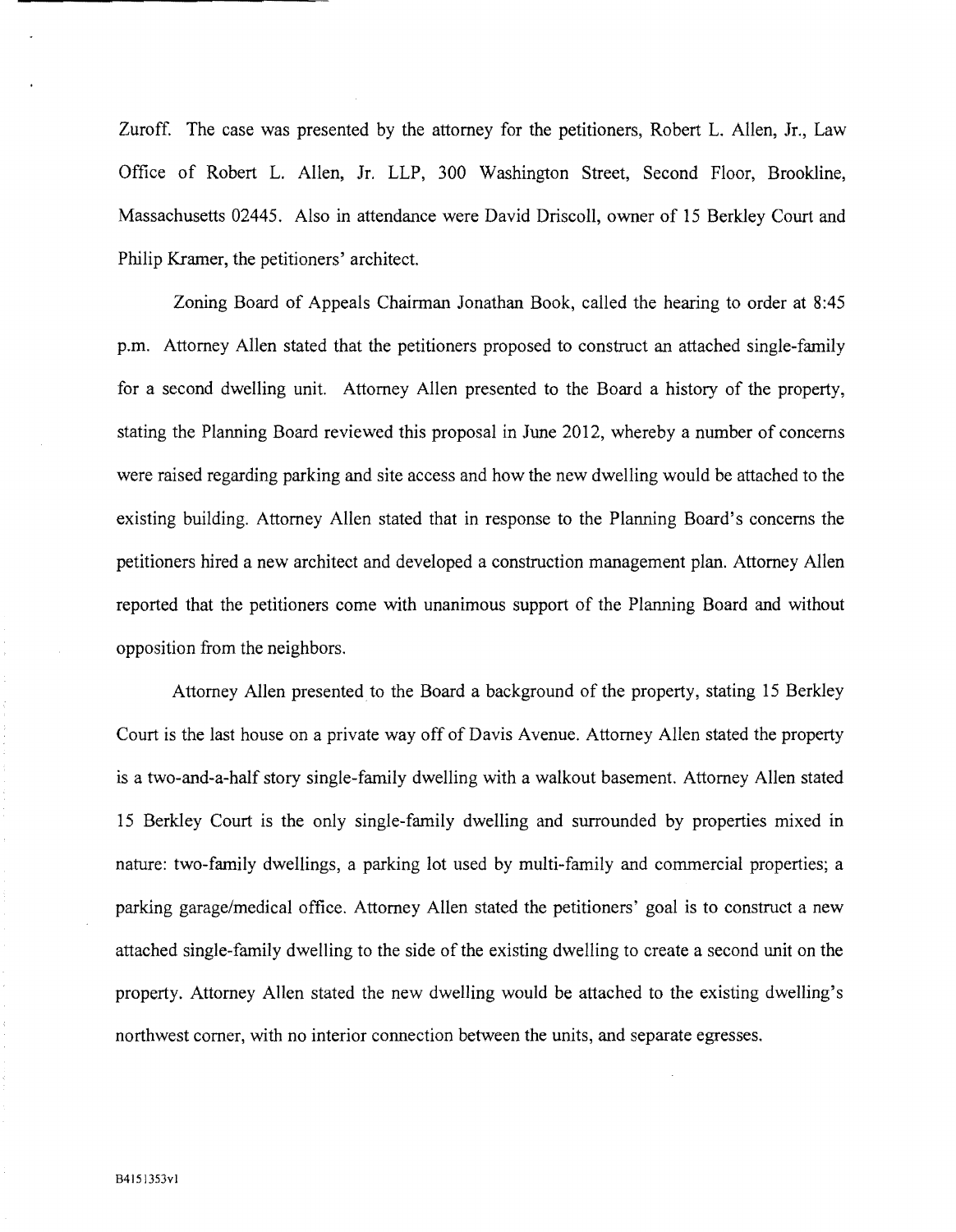Attorney Allen stated the new 2,321 square foot addition is modest and the relief requested by the petitioners is extremely minimal. Attorney Allen stated dimensional relief is required because the new attached single-family dwelling is a rear structure, the front yard must be equal to the rear yard, requiring a 30-foot front yard setback. Attorney Allen stated a construction management plan was completed to appease abutting neighbor concerns regarding traffic on Berkley Court. In addition, Attorney Allen stated the petitioners request a variance to eliminate one of the parking spot requirements at the suggestion of the Planning Board. Attorney Allen recognized the neighborhood's concern that five parking spaces would be excessive where the driveway is already narrow, and space limited.

The architect Philip Kramer, of 84 Davis Avenue, Brookline, Massachusetts presented the site plan, stating the proposal includes a two-and-a-half-story house with a walk out basement, and four parking spaces. Mr. Kramer detailed the landscaping plan and included as counterbalancing amenities: the replacement of vinyl siding on the existing house with wood clapboard and period appropriate trim, which will match the new house.

Zoning Board Member Mark Zuroff inquired whether the calculated floor area includes the walk out basement. Mr. Kramer explained the floor area includes the portion of the basement that is not mechanical space. Chairman Jonathan Book asked if ingress and egress from the driveway would interfere with the immediate abutters' access to parking. Mr. Kramer described the angle of the driveway and explained that the turning radius only requires a two-point tum to exit the driveway. Furthermore, Attorney Allen identified a private way used by neighbors to make the two-point tum.

Zoning Board Member Christopher Hussey asked Mr. Kramer to point out the five parking spaces and asked whether the proposed landscaping in the front of the driveway counted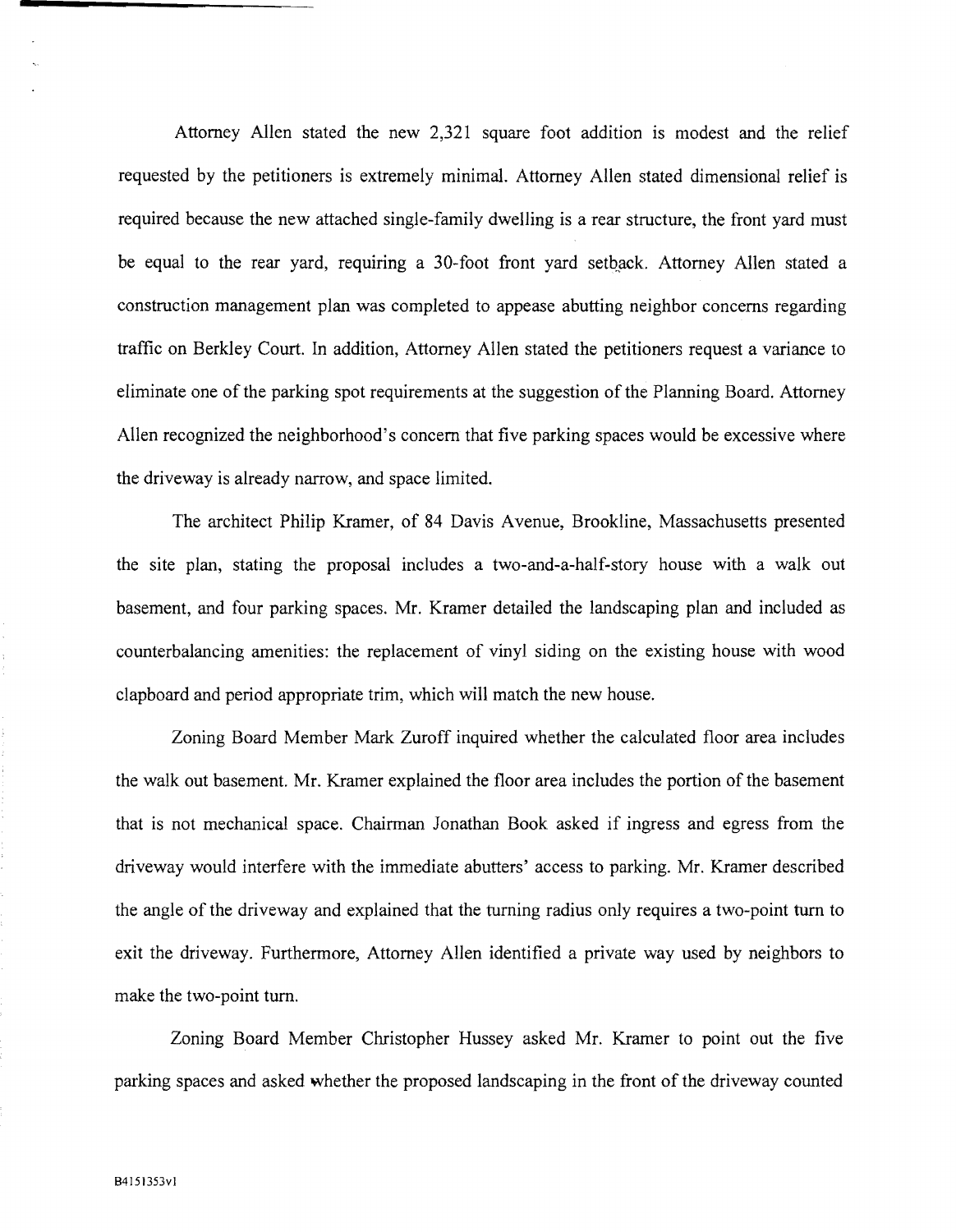toward the landscaped open space requirements. Attorney Allen responded that the open space requirements were met prior to this proposal. Zoning Board Member Hussey commented on the possibility of avoiding the variance by not using the fifth space. Attorney Allen agreed and stated that out of respect for the neighborhood, the petitioners requested a variance. Zoning Board Member Hussey asked Mr. Kramer to explain the usable open space in the basement. Mr. Kramer explained that the Zoning By-Laws permit 25% of required open space to be interior as long as 40% of its wall surface is lower.

Attorney Allen resumed his presentation to the Zoning Board of Appeals. Attorney Allen asked for special permit relief for Section 5.50, Section 5.55, Section 5.70, and Section 8.02.2 of the Zoning By-Law. Attorney Allen stated that under Section 5.43 of the Zoning By-Law if counterbalancing amenities are provided. Attorney Allen discussed counterbalancing amenities including the replacement of the chain-link fence with a wood fence, installation of wood clapboard in place of the vinyl siding, and removal of pavement for additional landscaping.

Attorney Allen discussed relief under Section 8.02.2 of the Zoning By-Law, whereby a special permit is required under Section 9.05 of the Zoning By-Law to alter and/or extend a nonconforming structure.

Attorney Allen discussed relief relative to the parking spaces under Section 6.04.5.c.1, Section 6.04.5.c.2, and Section 6.04.12 of the Zoning By-Law. Attorney Allen stated that under Section 6.04.12 of the Zoning By-Law, the Board of Appeals may permit in lieu of the dimensional requirements of Article 6, the substitution of other dimensional requirements when new parking facilities are being installed to serve existing structures and land uses. Attorney Allen stated that because the land use is changing from a single-family to a two-family, Section 5.43 of the Zoning By-law permits the Board of Appeals to waive yard and setback requirements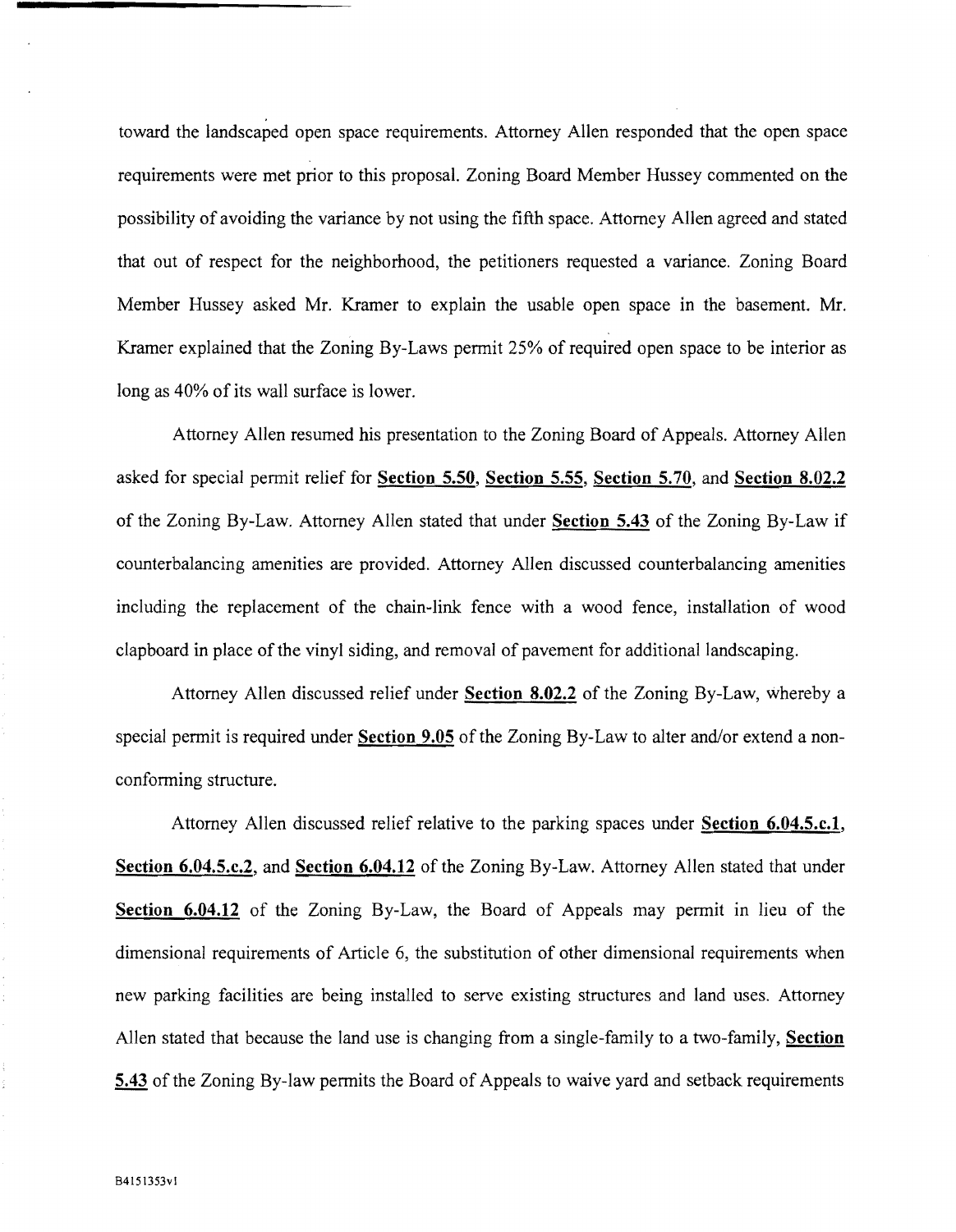by special pennit in return for counterbalancing amenities. Attorney Allen reiterated the counterbalancing amenities and reminded the Board that Berkley Court is a private road and the house will be tucked around the corner with little impact to the general public.

As for **Section 9.05** of the Zoning By-Law, Mr. Allen noted: (1) the specific site is an appropriate location where it is in a T-5 District and is the only single-family home on Berkley Court; (2) there will be no adverse affect to the neighborhood; (3) no nuisance or serious hazard to vehicles or pedestrians exists; (4) adequate and appropriate facilities will be provided for the proper operation, which the petitioners ensured by hiring a new architect and working on the construction management plan for the past year; and (5) development will not have a significant adverse effect on the supply of housing available for low and moderate income people, rather it will be a reasonably priced unit compared to others in Brookline Village.

Attorney Allen reiterated the Planning Board's unanimous support of the proposal. Attorney Allen reminded the Board of the numerous letters of support submitted by abutting neighbors and noted that any opposition now, exclusively relates to the construction period. Attorney Allen discussed the petitioners' effort to minimize the traffic concerns during construction through a reasonable construction management plan. Attorney Allen described the petitioners' dedication to ensuring the construction management plan be executed in a timely fashion.

Finally, Attorney Allen discussed relief relative to the parking variance to reduce the required parking from five to four off-street spaces. Attorney Allen stated that the original site plan showed five parking spaces, but because the existing driveway is tight and the medical building directly abuts the property line, the petitioners agreed to seek a variance to reduce the number of spaces. Attorney Allen stated the relevant portion of M.G.L. c. 40A, Section 10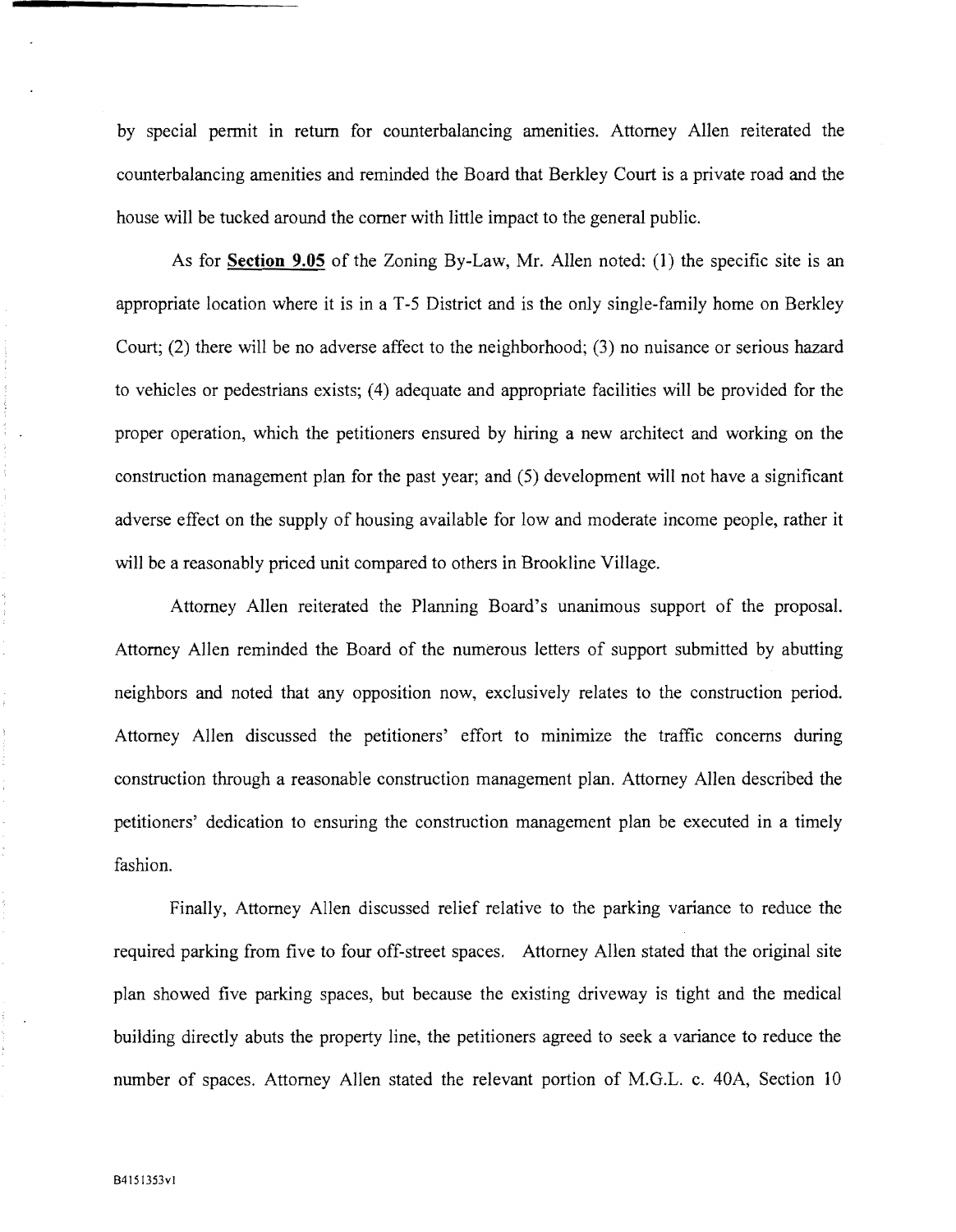regarding the Board's authority to grant a variance. Attorney Allen stated the lot is clearly unique and submitted to the board a map of the T-5 zoning district. Attorney Allen stated the property is wedged-shaped, completely landlocked, and the medical office building creates a large brick wall directly on the property line significantly reducing the ability to use the driveway. Attorney Allen stated the current parking is and always has been in front of the house. In addition, Attorney Allen stated the shape of the lot and the fact that it is wedged and landlocked causes a substantial hardship preventing new parking from being created. Attorney Allen stated a literal enforcement of **Section 6.04** of the Zoning By-Law would require three-tandem parking. Given the proximity of the property to the Green Line, Attorney Allen stated that the desired relief may be granted without substantial detriment to the public good and may benefit the neighbors allowing less vehicles be stored in the driveway.. Attorney Allen stipulated four parking spaces would really be three and one guest space, which would appease concerns addressed by the neighborhood and planning, such that the desired relief may be granted without substantial detriment to the public good, without nullifying or substantially derogating from the intent or purpose of the Zoning By-Law.

The Board Members then asked several questions about the proposal. Zoning Board Member Christopher Hussey inquired about ownership regarding the private driveway accessed by the neighborhood. Attorney Allen explained the property is communal. Zoning Board Member Mark Zuroff inquired as to whether the petitioners hired a contractor and whether they signed on for the construction management plan. Attorney Allen responded that the petitioners identified two contractors interested in the development and that the petitioners will be taking a leave of absence from his job to oversee the project. Attorney Allen remarked that the neighbors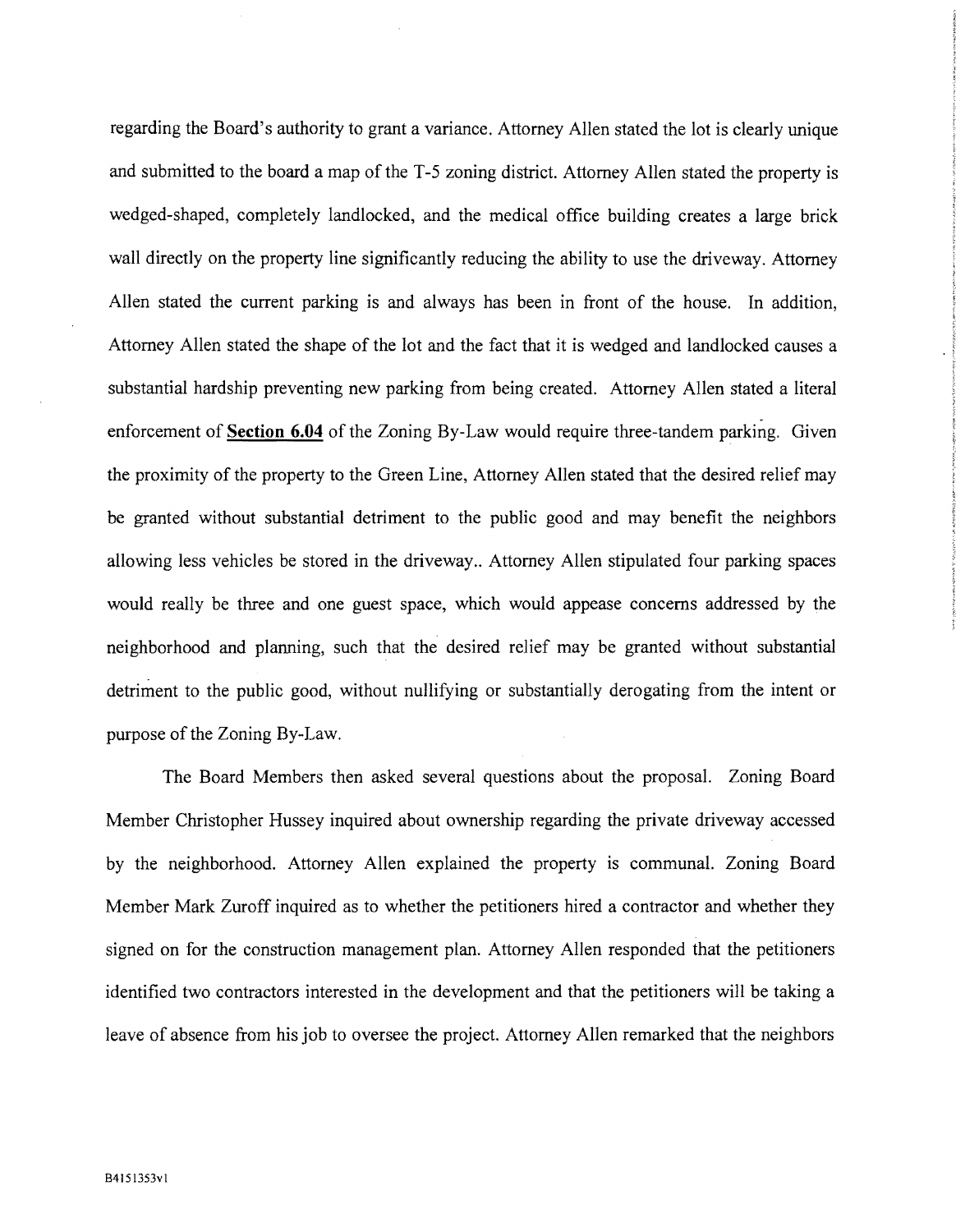wanted to be able to communicate any concerns and as the project manager, the petitioners will be to field any questions, comments, or concerns throughout the project.

Zoning Board of Appeals Chairman Jonathan Book asked if anyone present wanted to speak in favor of the application. Linda Keaveney, 18 Berkley Court, spoke in favor of the construction management plan and her trust in the petitioners to make sure every effort is made to squash any issues that may arise. George Vien, 16 Davis Avenue, spoke in favor of the petitioners' diligence throughout the process. Gordon Bennett, 55 Davis Avenue, spoke in support of the petitioners' idea to stage the construction materials to avoid traffic on Berkley Court. Leo Sorokin, 100 Davis A venue, spoke in favor of the proposal and that it was an addition to the dense character of the neighborhood. Brendan Downey, 61 Davis A venue, echoed support for the plan and the petitioners' consideration of the neighbors.

Zoning Board of Appeals Chairman Jonathan Book asked if there was anyone present who wished to speak in opposition of this application. No one spoke in opposition.

Chairman Book then called upon Polly Selkoe, Assistant Director for Regulatory Planning, to deliver the comments of the Planning Department.

### **FINDINGS**

Section 5.01 - Table of Dimensional Requirements, Usable Open Space

Section 5.43 – Exceptions to Yard and Setback Regulations

Section 5.50 - Front Yard Requirements

Section 5.55 - Front Yard for Rear Lot

Section 5.70 - Rear Yard Requirements

| <b>Dimensional Requirements</b>                                   | Required                       | <b>Existing</b>                  | Proposed                         | <b>Relief</b>                 |
|-------------------------------------------------------------------|--------------------------------|----------------------------------|----------------------------------|-------------------------------|
| <b>Floor Area Ratio</b><br>$(\%$ of allowed)<br>Floor Area (s.f.) | 1.0<br>$(100\%)$<br>5,662 s.f. | 0.565<br>(56.5%)<br>$3,200$ s.f. | 0.975<br>(97.5%)<br>$5,521$ s.f. | Complies                      |
| Front Yard Setback*                                               | $30^{\circ}$                   | N/A                              | 9'11"                            | Special Permit**/<br>Variance |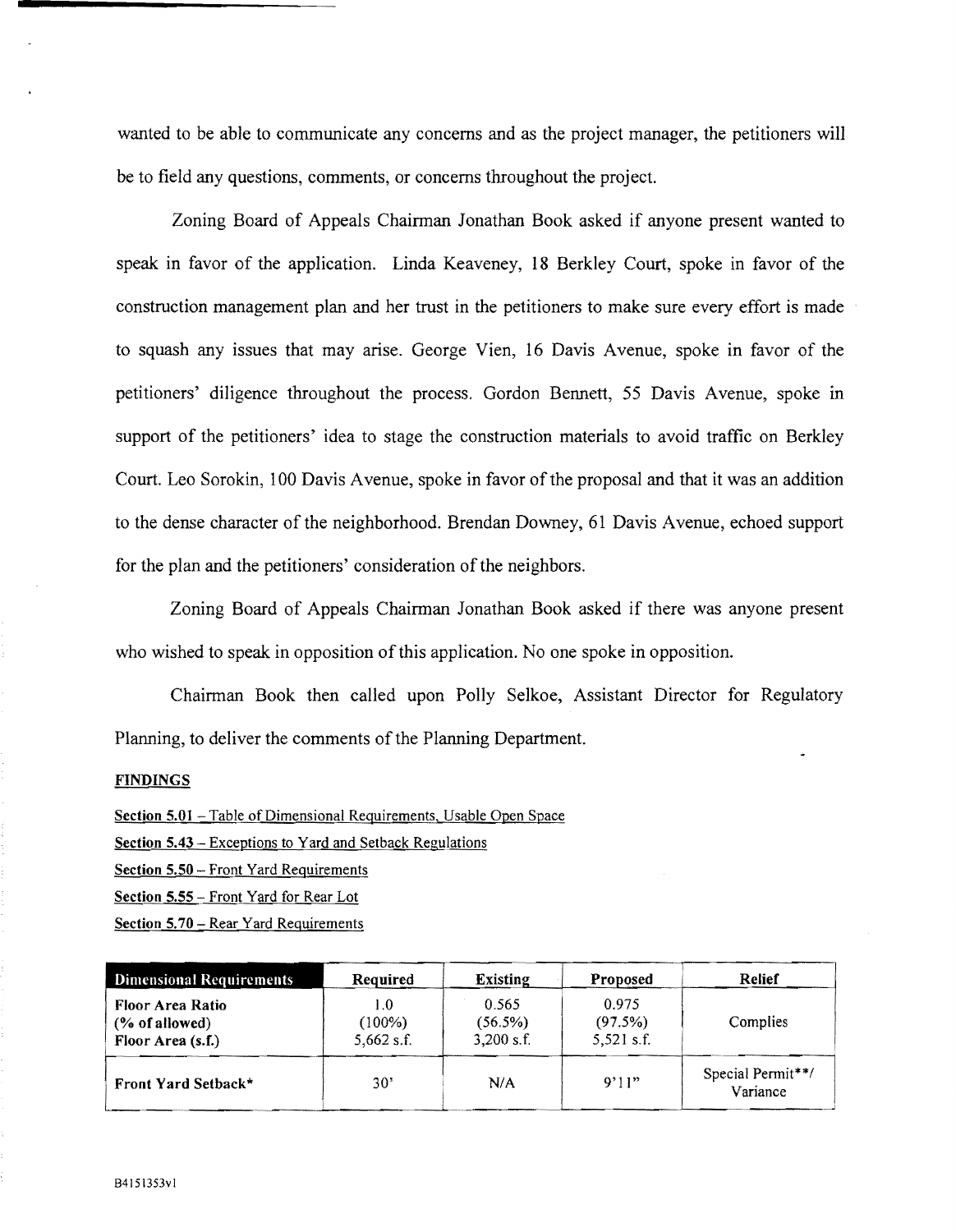| $1,656$ s.f.<br><b>Usable Open Space</b><br>$(30\%$ GFA) | $2,360$ s.f. | $1,761$ s.f. |          |
|----------------------------------------------------------|--------------|--------------|----------|
|                                                          |              |              | Complies |
| 552 s.f.<br><b>Landscaped Open Space</b><br>10% GFA      | $1,033$ s.f. | $944$ s.f.   | Complies |

less than the minimum rear yard specified in *Table 5.01* of the Zoning By-law. \* Under *Section 5.43*, the Board of Appeals may waive yard and setback requirements if counterbalancing amenities are provided. The applicant has indicated new fencing and landscaping and the restoration of architectural details on the existing single-family, such as the removal of vinyl siding, installing new trim, etc., would be provided as counterbalancing amenities.

Section 6.02, Paragraph 1 - Table of Off-Street Parking Space Requirements

Section 6.04.5.c.l - Design of All Off-Street Parking Facilities: Parking Area Setback Requirements Section 6.04.5.c.2 - Design of All Off-Street Parking Facilities: Parking Area Setback Requirements Section 6.04.12 - Design of All Off-Street Parking Facilities

| <b>Parking Requirements</b> | Required | Proposed | Relief                   |
|-----------------------------|----------|----------|--------------------------|
| <b>Parking Spaces</b>       |          |          | Variance                 |
| <b>Front Yard Setback</b>   | $-5$     |          | Special Permitt/Variance |
| Side Yard Setback           | 10'      |          | Special Permitt/Variance |

\*Under *Section 6.04.12,* the Board of Appeals may permit in lieu ofthe dimensional requirements of Article 6, the substitution of other dimensional requirements when new parking facilities are being installed to serve existing structures and land uses. However, since the land use is changing with this proposal from a single-family to a two family dwelling, *Section* 5.43 waiving yard and setback requirements by special permit in return for counter balancing amenities would be more appropriate relief for the proposed parking arrangement.

## Section 8.02.2 - Alteration or Extension

A special permit is required to alter a pre-existing non-conforming structure or use.

Mrs. Selkoe stated the Planning Department is not opposed to the proposal to construct a new attached single-family dwelling to the existing single-family dwelling. The applicant has responded positively to the Planning Board's comments on the previous proposal, and the Planning Board is much more comfortable with the revised plans. Although the addition will be quite large for a relatively small site, the Planning Board supports a reasonable expansion of this property, and several of the surrounding properties are two-family dwellings. The proposed parking has been revised to only have four parking spaces rather than five, which is sufficient for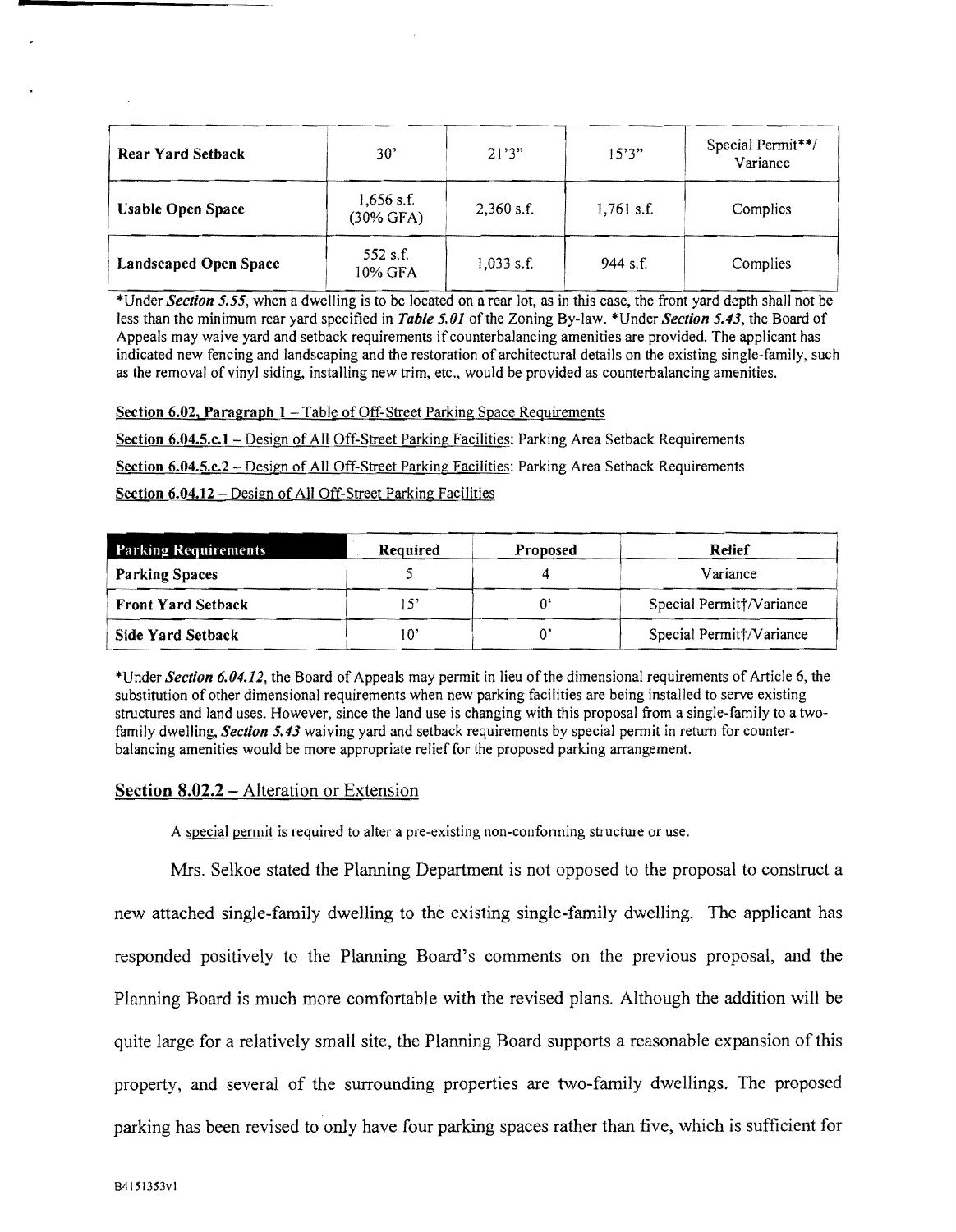a two-family dwelling near public transit even though it requires zoning relief. The revised parking arrangement is more realistic than the previous proposal in that vehicles are more likely to use the parking area in accordance with the plan rather than park on the private way. Ms. Selkoe further stated that the landscape plan reflects changes requested by the staff, including the removal of pavement and installation of landscaping behind the proposed guest parking space, although lawn may not be the best type of plant for that area if it is not more extensive. Additionally, existing trees that are expected to remain should be shown on the plan, and some more significant screening landscaping at the rear would be appropriate. The Planning Board appreciates the new picket fence to replace the existing chain link. The plan does not clearly indicate where new mechanical equipment will be located, but it should not be located near residential neighbors. The other proposed counterbalancing amenities, such as restoring the clapboard siding, trim and rake details for the existing single-family, will go far to improve the appearance of the development as seen from its neighbors. Further, Ms. Selkoe stated that since this site will be difficult to develop, the submitted construction management plan, dated *3/15/2013,* is key to the Planning Board supporting the proposal, and was strongly supported by the neighborhood at the Planning Board meeting. Although the Planning Board believes some aspects of the construction process, such as excavation and storage of materials, are not adequately considered in the plan, it works very hard to avoid any disruptions to the neighborhood. If any changes to this plan are made, neighbors should be notified in advance. Additionally, any damage to Berkeley Court due to construction shall be the responsibility of the applicant to repair in kind prior to receiving a new certificate of occupancy for the dwelling.

Therefore, should the Board of Appeals determine the application meets the statutory requirements for a variance, the Planning Board recommends approval of the proposal and plans,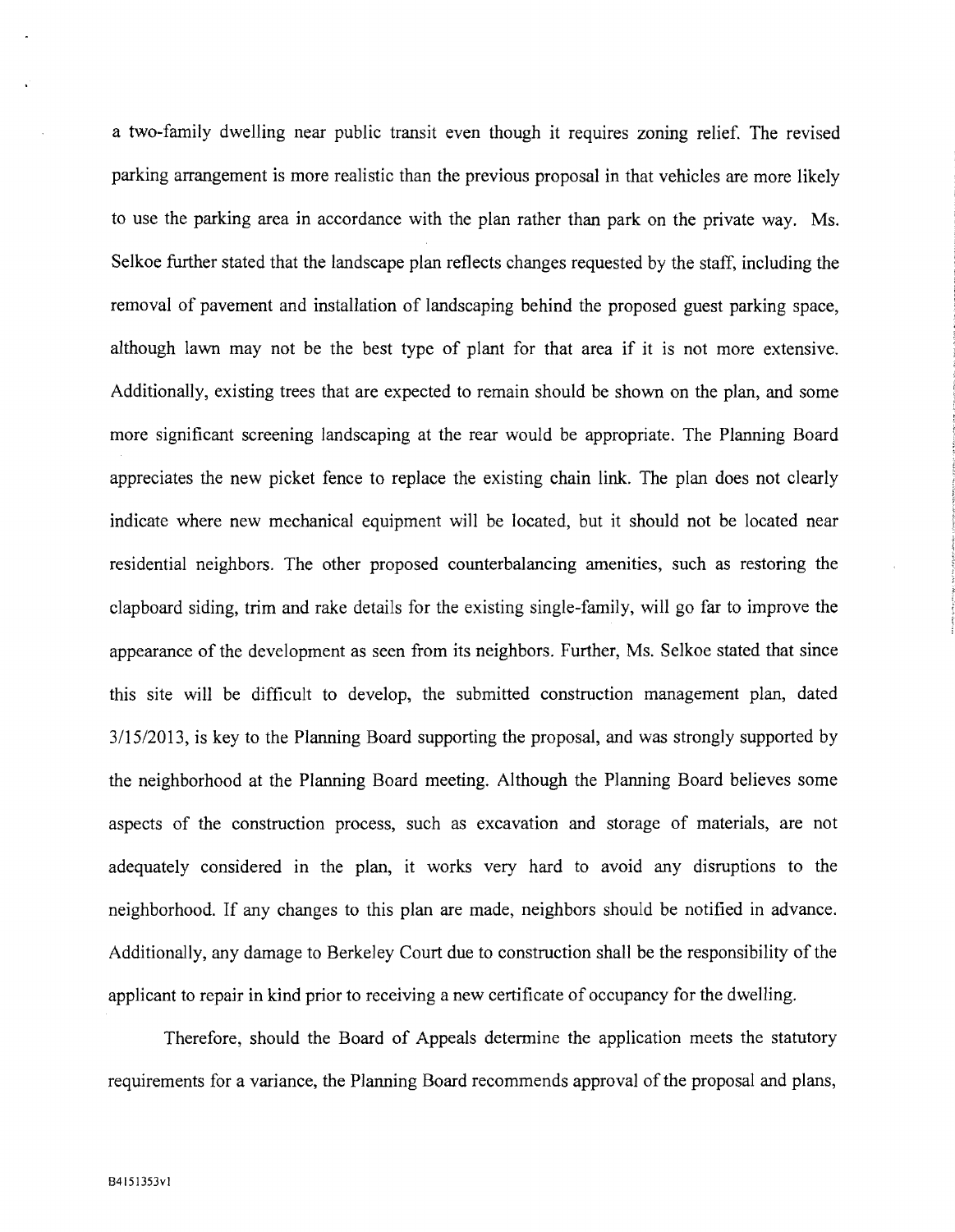including the site plan by Boston Survey dated 2/28/2013, the landscape plan by Nawada Landscape Design Inc. dated 6/1/2013, and the plans and elevations by Frank Janusz and Philip

Kramer, dated  $6/1/2013$ , subject to the following conditions: '"

- 1. Prior to the issuance of a building permit, the applicant shall submit final floor plans and building elevations, existing and proposed, indicating all salient dimensions and exterior materials, subject to the review and approval of the Assistant Director of Regulatory Planning.
- 2. Prior to the issuance of a building permit, the applicant shall submit a final site and parking plan, indicating all paved areas and mechanical equipment locations, subject to the review and approval of the Assistant Director of Regulatory Planning.
- 3. Prior to the issuance of a building permit, the applicant shall submit a final landscape plan, indicating all plant types and sizes, hardscape areas, and counterbalancing amenities subject to the review and approval of the Assistant Director of Regulatory Planning.
- 4. Prior to the issuance of a building permit, a final construction management plan, including details regarding the parking of construction vehicles, the delivery of materials, and the contact information for contractors, shall be submitted to the Building Commissioner for review and approval. Any damage to Berkeley Court due to construction related to this development shall be repaired prior to issuance of a Certificate of Occupancy.
- 5. Prior to the issuance of a building permit, the applicant shall submit to the Building Commissioner for review and approval for conformance to the Board of Appeals decision: 1) a final site plan stamped and signed by a registered engineer or land surveyor; 2) final building elevations stamped and signed by a registered architect; and 3) evidence that the Board of Appeals decision has been recorded at the Registry of Deeds.

Zoning Board of Appeals Chairman Book then called upon Michael Yanovitch, Chief Building Inspector, to deliver the comments of the Building Department. Mr. Yanovitch stated the Building Department did not have any objections to the request for special permit and variance relief. Mr. Yanovitch stated the petitioners' construction management plan practically eliminates the need for the fifth parking space. Mr. Yanovitch stated the petitioners satisfied 25 CMR of the fire code regarding the need to access the building. Mr. Yanovitch applauded the petitioners' construction management plan, but commented the timeline may need to be relaxed.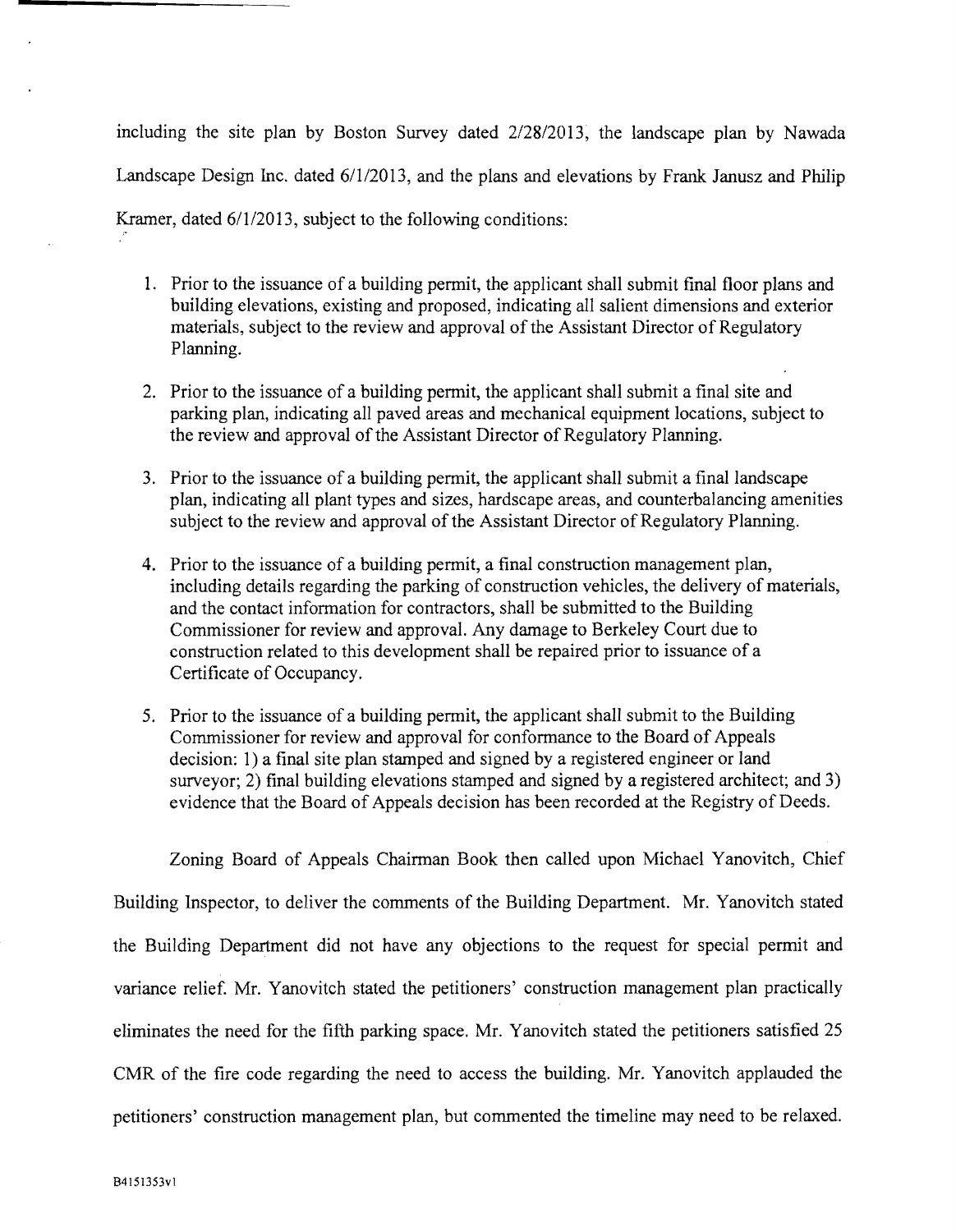Finally, Mr. Yanovitch stated the building code may trigger sprinkler requirements in the event the structure is four stories.

In deliberation, Zoning Board of Appeals Member Mark Zuroff stated that Section 5.43 of the Zoning By-Law Board provides enough latitude to grant special permit relief. In addition, Zoning Board Member Zuroff stated that the circumstances with 15 Berkley Court rise to the level of M.G.L. c. 40A, Section 10, thus the parking requirement should be waived where the neighborhood is dense and the lot uniquely wedged. Zoning Board Member Christopher Hussey concurred with Board Member Zuroff. Chairman Book stated the lot is unique in terms of slope and shape, and close to public transportation, thus relief should be granted under M.G.L. c. 40A, Section 10..

The Board then determined that variance and special permit relief from the requirements of Section 5.01, Section 5.50, Section 5.55, Section 5.70, Section 6.02 (¶1); Section 6.04.5.c.1, Section 6.04.5.c.2, Section 6.04.12, and Section 8.02.2 of the Zoning By-Law was desirable and appropriate. The Board agreed that the counterbalancing amenities are appropriately suited for the project. The Board made the following specific findings under said Section 9.05 of the Zoning By-Law:

a. The specific site is an appropriate location for such a use, structure, or condition.

b. The use as developed will not adversely affect the neighborhood.

c. There will be no nuisance or serious hazard to vehicles or pedestrians.

d. Adequate and appropriate facilities will be provided for the proper operation of the proposed use.

Accordingly, the Board voted unanimously to grant the requested relief subject to the following conditions: